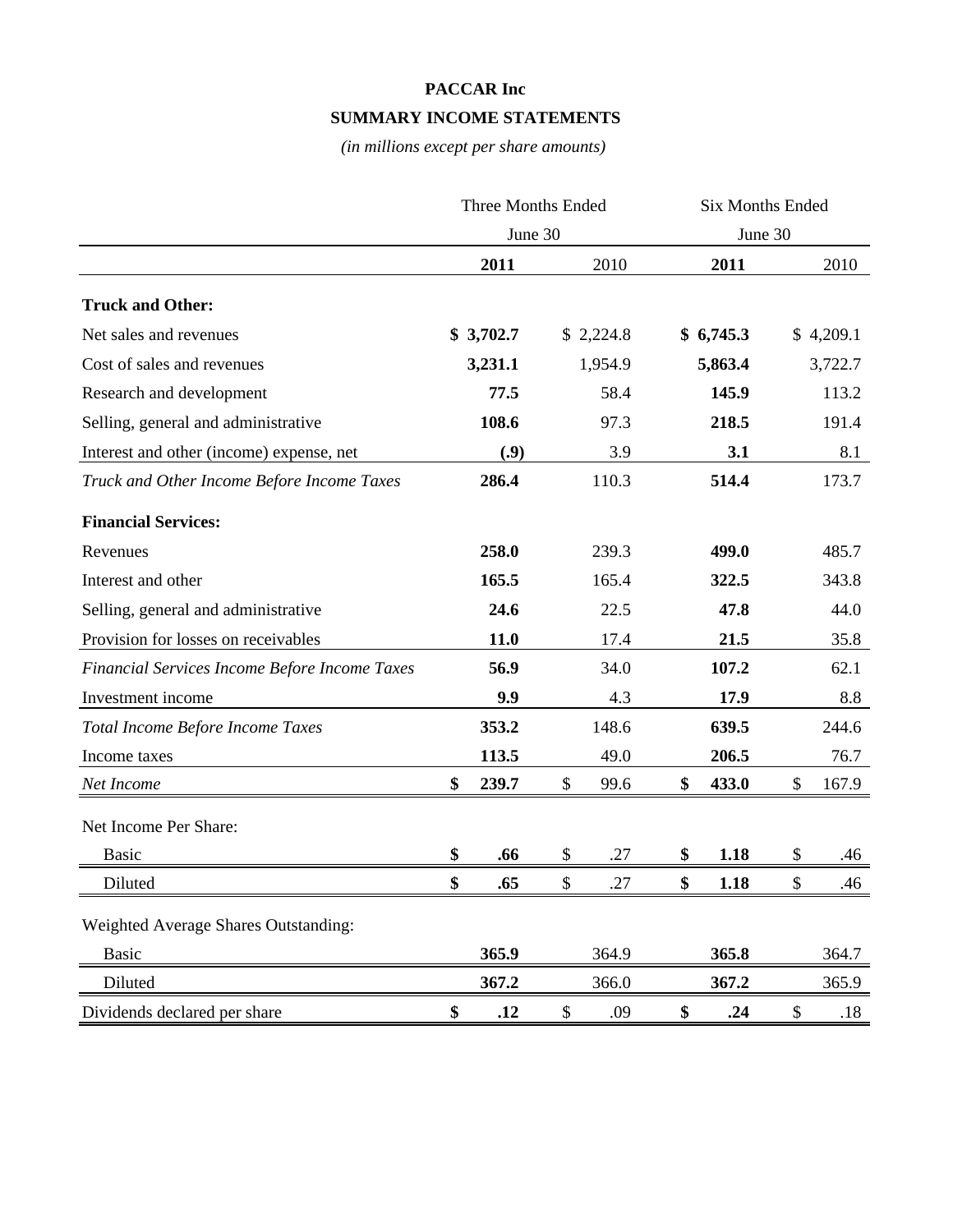# **PACCAR Inc CONDENSED BALANCE SHEETS**

#### *(in millions)*

|                                               | June 30    | December 31 |  |
|-----------------------------------------------|------------|-------------|--|
|                                               | 2011       | 2010        |  |
| <b>ASSETS</b>                                 |            |             |  |
| <b>Truck and Other:</b>                       |            |             |  |
| Cash and marketable debt securities           | \$2,853.4  | \$2,432.5   |  |
| Trade and other receivables, net              | 971.4      | 610.4       |  |
| Inventories                                   | 742.7      | 534.0       |  |
| Property, plant, and equipment, net           | 1,818.9    | 1,673.7     |  |
| Equipment on operating lease and other        | 1,225.8    | 1,105.3     |  |
| <b>Financial Services Assets</b>              | 8,688.8    | 7,878.2     |  |
|                                               | \$16,301.0 | \$14,234.1  |  |
|                                               |            |             |  |
| <b>LIABILITIES AND STOCKHOLDERS' EQUITY</b>   |            |             |  |
| <b>Truck and Other:</b>                       |            |             |  |
| Accounts payable, deferred revenues and other | \$3,553.0  | \$2,634.1   |  |
| Long-term debt                                | 150.0      | 150.0       |  |
| <b>Financial Services Liabilities</b>         | 6,684.0    | 6,092.2     |  |
| <b>STOCKHOLDERS' EQUITY</b>                   | 5,914.0    | 5,357.8     |  |
|                                               | \$16,301.0 | \$14,234.1  |  |
| <b>Common Shares Outstanding</b>              | 365.5      | 365.3       |  |
|                                               |            |             |  |

## **GEOGRAPHIC REVENUE DATA**

|                          | Three Months Ended |           | <b>Six Months Ended</b> |           |  |
|--------------------------|--------------------|-----------|-------------------------|-----------|--|
|                          |                    | June 30   |                         | June 30   |  |
|                          | 2011               | 2010      | 2011                    | 2010      |  |
| United States and Canada | \$2,077.7          | \$1,216.4 | \$3,666.4               | \$2,367.8 |  |
| Europe                   | 1,313.3            | 794.4     | 2,492.3                 | 1,562.5   |  |
| Other                    | 569.7              | 453.3     | 1,085.6                 | 764.5     |  |
|                          | \$3,960.7          | \$2,464.1 | \$7,244.3               | \$4,694.8 |  |